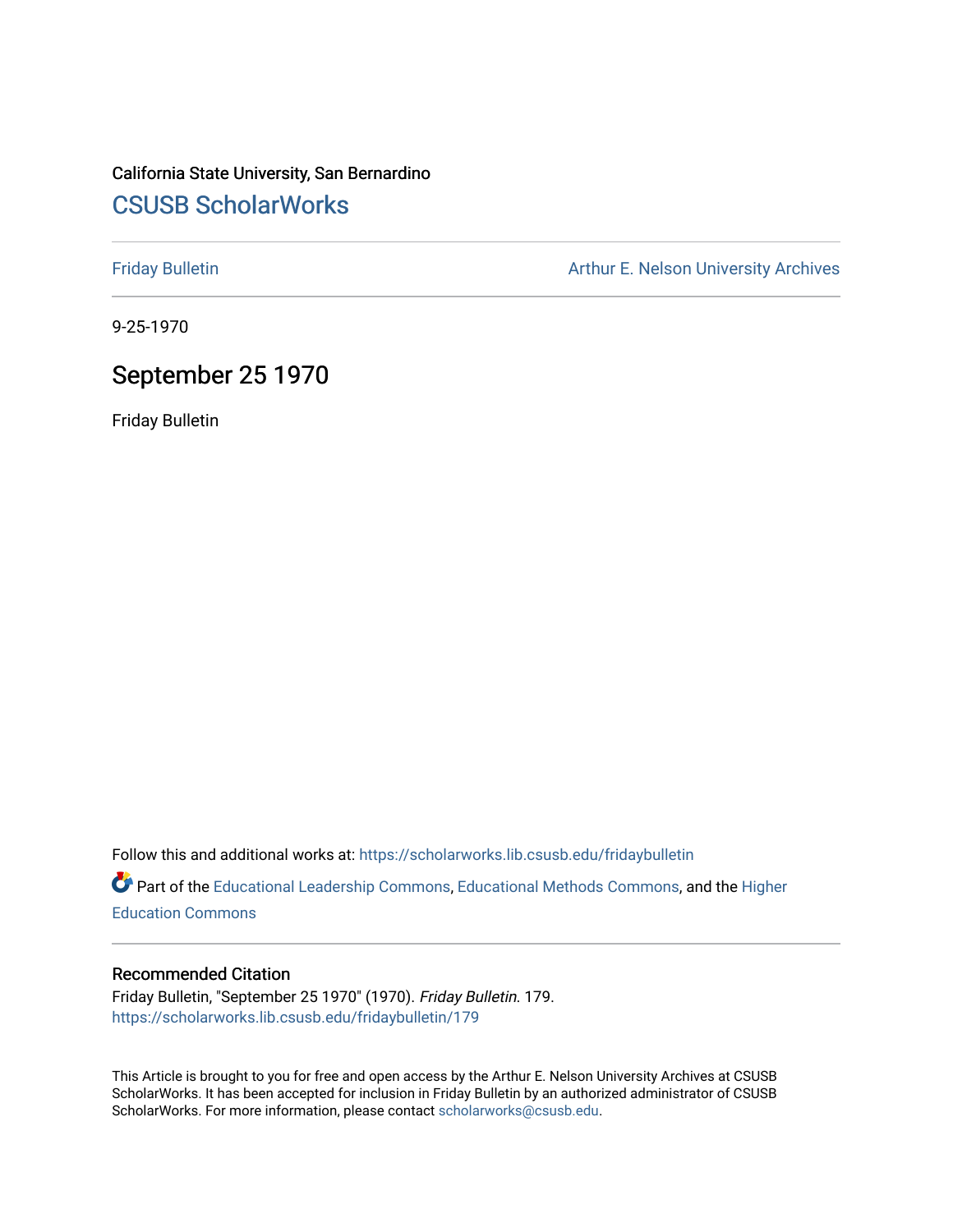## **CALIFORNIA STATE COLLEGE, SAN BERNARDINO**

# **The BULLETIN**

**September 25, 1970** 

**FALL QUARTER REGISTRATION CONTINUING** 

**lyi** 

**Fall Quarter registration continues today in the Gym with Freshmen and Sophomores. Yesterday was registration day for juniors. Seniors and Graduate students.** 

**Over 2,300 students are expected to fill CSCSB's limited classroom space this quarter. Enrollment will be cut off at that number.** 

**Classes begin Monday, September 28. Late Registration will be held at the Admissions Counter on Monday, also.** 

**Students may register for evening classes on the first meeting of class, September 28 or 29, between 5:30 and 7:30 p.m. at the Admissions Counter. Application for admission must have been previously submitted and accepted.** 

**CANCELLATION CARDS Teaching faculty are reminded by John Morey, MAY BE FILED BY Registrar, that they may, at their option, TEACHING FACULTY send a notice to the Admissions office cancelling registration of students who have** 

**not reported to a class by the third day of instruction. A supply of Registration Cancellation cards is available in the division offices.** 

**Students filing Class Reservation cards will be allowed to register for the available openings. Last day to add classes is October 2.** 

**LYN YOUNG HEADS Lyn Young, Library, was elected by Staff Council STAFF COUNCIL representatives at their last meeting to serve as FOR SECOND YEAR chairman, the second year Mrs. Young was named to head the Council.** 

**Re-elected secretary for the third consecutive year was Mary Dye, President's office. Jim Kelly, Natural Sciences, will serve as Vice-chairman. \* \* \* ^** 

**TB TESTS TO TB skin and X-ray tests, available to the entire campus START TODAY are scheduled to begin today at 8 a.m. in the Gym. Please contact the Health Center for further details.** 

**PAYDAY WILL BE WEDNESDAY, SEPTEMBER 30.**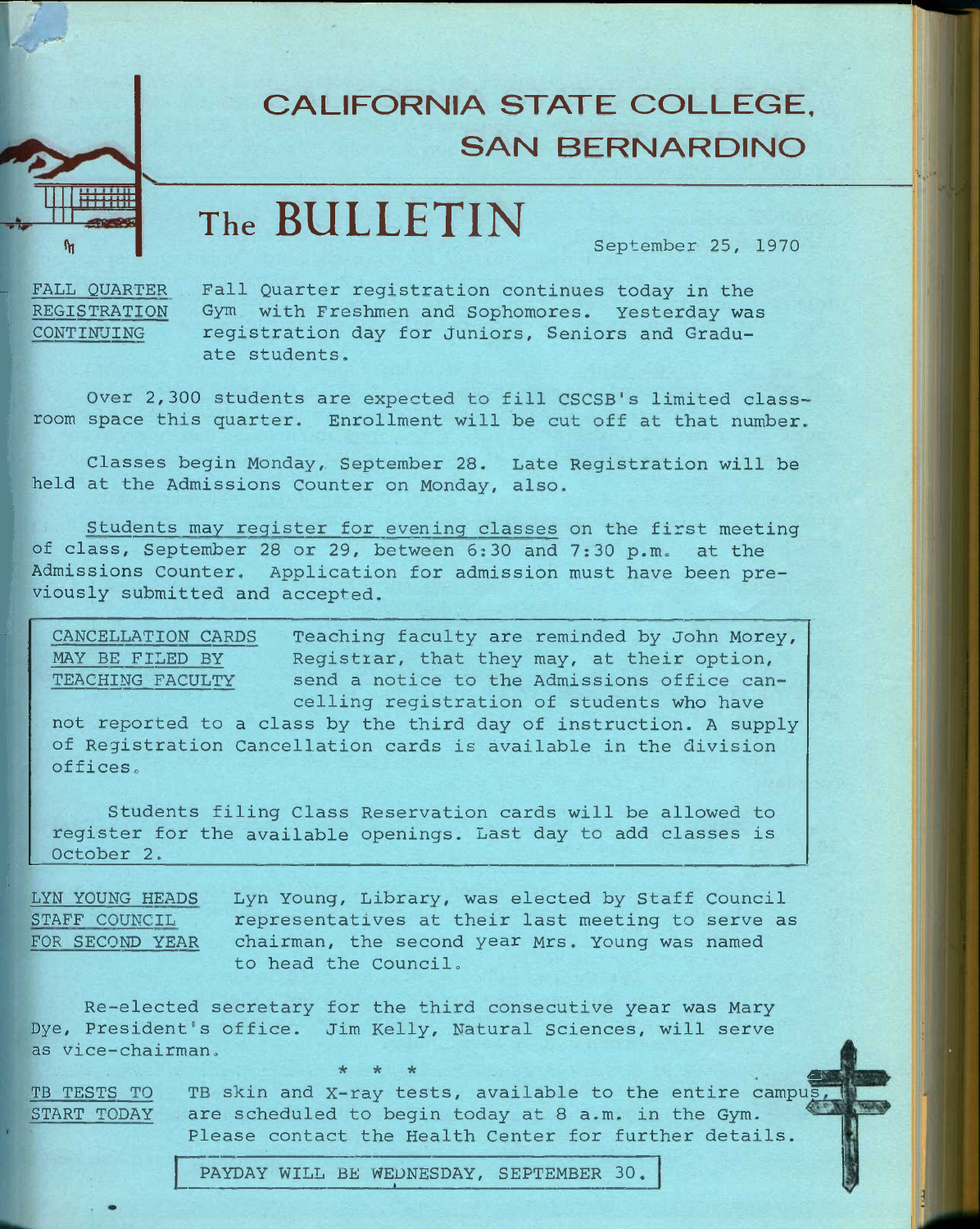**LOCAL CCUFA The California College and University Faculty Assn, NAMES OFFICERS CSCSB chapter, has elected the following new officers:** 

**president, Joe Bas; vice president, Charles Hartung? secretary, Joe Gray; treasurer,Elton Thompson; state council representative, Robert West.** 

**\* \* \*** 

**ADVANCED STUDY A listing of opportunities for funded, advanced LISTING IN A-195 study in humanities, arts, social sciences, sciences and engineering is available for faculty inspection** 

**in the Office of Continuing Education, A-195. Addresses for obtaining detailed information and application blanks are provided. Deadlines vary, but most programs require telatively prompt action. \* \* \*** 

**PEOPLE IN Carol Haney (wife of William Haney (Art), has a number of ah THE NEWS stract paintings in an exhibit in a two-man show at the** 

**Jack Glenn Gallery at Corona del Mar. Mrs. Haney paints under the name of Carol Schille. Mr. Haney currently has his carbocyanine paintings on exhibit at the Molly Barnes Gallery in Los Angeles.** 

**During a recent visit to Keokuk, Iowa, George Weiny (Physical Ed.) presented a slide-illustrated lecture on "Fundamentals of Skin and Scuba Diving" at a meeting of the Keokuk Hi-12 Club.** 

**+** 

**REMINDERS** . . . An important meeting for credential candidates inter**ested in securing teaching credentials will be held | October 1, PS-10, 3 p.m.** 

**+** 

**\* \* \*** 

**. . . Staff members have an opportunity to acknowledge the outstanding**  work of their fellow members by using the Staff Recognition Forms **available throughout the College.** 

**. . . The Bookstore will be open extra hours Monday, Sept. 28, and Tuesday, Sept. 29, from 6 to 8 p.m.** 

**+** 

**+** 

**. . . October 6 is the deadline for submitting material for the October 20 Faculty Senate Meeting, \* \* \*** 

**M All music majors are asked to meet with Richard Saylor, Coor-**U dinator, Music Department, on Wednesday, September 30, at <br>
<u>E</u> n noon, C-104.<br>  $\frac{1}{1}$  o **\_S noon, C-104.**   $\mathbf{I}$  of  $\mathbf{I}$  of  $\mathbf{I}$  of  $\mathbf{I}$  ,  $\mathbf{I}$  and  $\mathbf{I}$  and  $\mathbf{I}$  and  $\mathbf{I}$  and  $\mathbf{I}$  and  $\mathbf{I}$  and  $\mathbf{I}$  and  $\mathbf{I}$  and  $\mathbf{I}$  and  $\mathbf{I}$  and  $\mathbf{I}$  and  $\mathbf{I}$  and  $\mathbf{I}$  and  $\mathbf{$ 

**\_C t Try-outs for College Chorus will be held by Arthur Wenk, Con- <sup>I</sup>** e ductor, on Monday, Tuesday and Wednesday, (Sept. 28, 29, 30), **s 2-4 p.m., C-104. Madrigal Chorus members will be selected**  from the chorus at a later date.

**JOIN US; Two faculty wives, Ann Wichman and Esther Barkan, FIGHT SMOG have organized JOIN US, a campus campaign to fight smog by use of car pools.** 

**(Continued on Page 4)**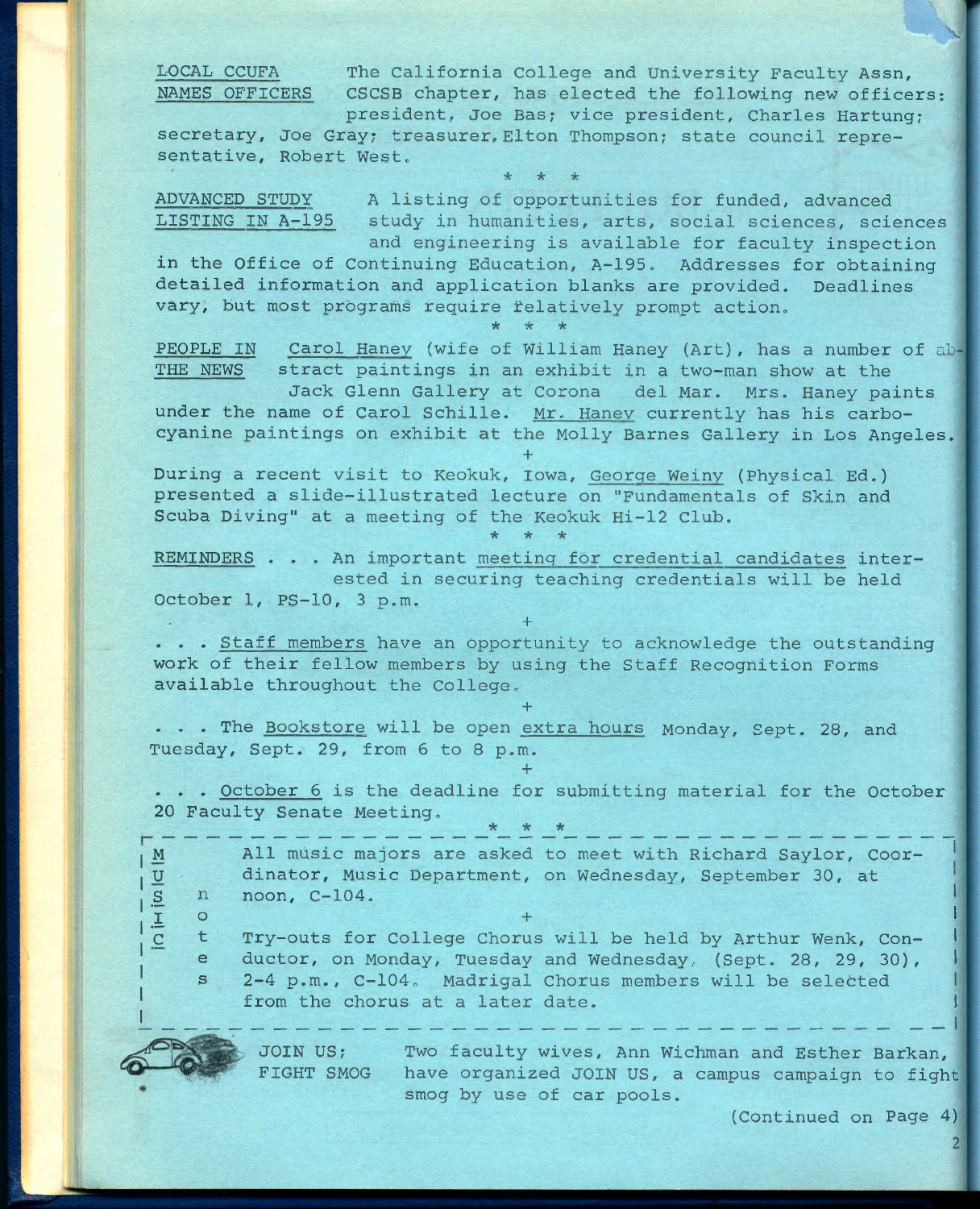**LITTLE THEATER Auditions** JITTLE THEATER **Presents The next production of the Drama Department will be "The Physicists. Try-outs will be held September 28, 29, 7-10 p.m., C-116.** 

**"Suddenly Last Summer"**  will open the Theater; Season. Performances  $\mathcal{N}(4)$ 8:15 tonight and tomorrow night Also Oct. 1, 2, 3. Tickets.

FACULTY PUBLICATIONS PROGRAM CANCELLED BY 1970-71 BUDGET CUTS

**Chancellor Glenn S. Dumke announced that deletion of the Distinguished Teaching Awards Program from the 1970-71 Budget Act has resulted in cancellation of the Faculty Publications Pro-**

**1 gram, which was part of the deleted item. Ten manuscripts were under consideration for publication at the time of the cut.** 

**Chancellor Dunike states that he intends to recommend in the next ibudget request that funding be restored for faculty publications. IMeanwhile, the statewide Publications Committee will meet to assess tthe situation and discuss plans.** 

**STUDEOTS** TO **RECEIVE \$300,000 FINANCIAL AID DURING YEAR** 

**Over \$300,000 in financial aid has been approved for use by CSCSB students during the 1970-71 school year, according to Doyle Stansel, Associate Dean, Placement and Financial Aid.** 

**Present commitments nearly exhaust the state and federal program funds. After October 5, however, applications will be taken for a waiting list of eligible students for National Defense Loans and employment under College Work-Study Program. Authorization for loans or work will be made as funds permit.** 

**COLLEGE SADDENED BY STUDENT DEATHS DURING SUMMER During August the College was saddened by the deaths of three students. All were the result of tragic accidents.** 

**Paul Amberg, 22-year-old political science senior, died as a result of an accident at Fort Ord. Pvt. Amberg was crushed by a truck while on guard duty.** 

**Doreen Brown, sociology junior, was killed in an automobile accident in Colton.** 

**David Randolph, senior sociology major, was drowned at Lake • Elsinore while on a fishing trip, Mr. Randolph had been an employee of the College three years prior to becoming a full-time student.** 

**CUSTODIAL CHIEF Frank Warren, Chief,Custodial Services, is now HAS NEW HOURS available in the after:oons after 12:30 p.m. Mr. Warren may be reached on Ext. 379 for comments or requests for custodial services.** 

**DANCE. GAME Tonight's Orientation Dance and Alumni-Faculty Basket-CANCELLED ball Game have been cancelled.** 

3